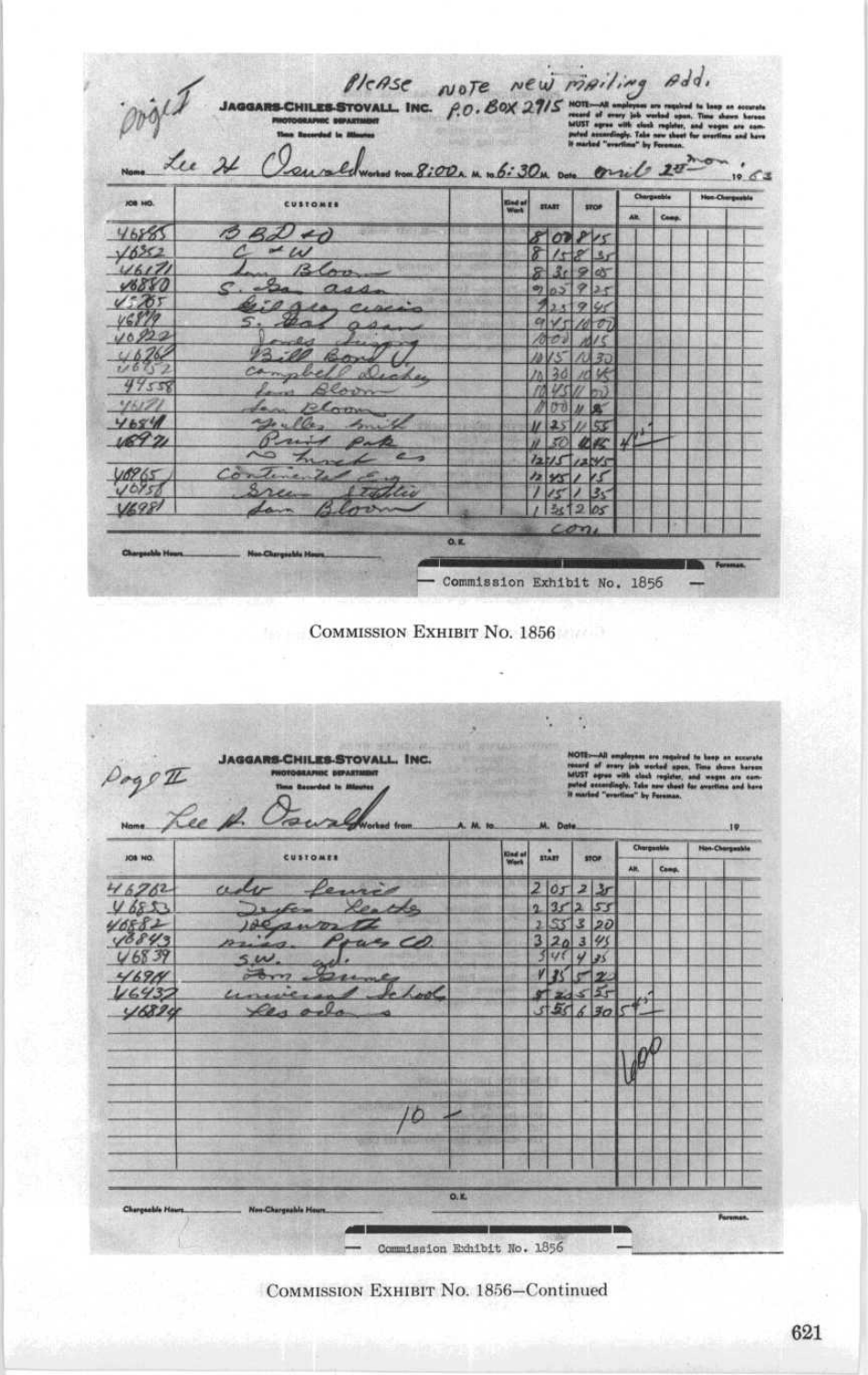|         | Name Lee H.<br>swale works now 7:30, m to 5:00m one ages |                 |              |              |                |     |              | Chargestele |  | 19C <sub>B</sub><br><b>Non-Chargeoble</b> |
|---------|----------------------------------------------------------|-----------------|--------------|--------------|----------------|-----|--------------|-------------|--|-------------------------------------------|
| JOB NO. | CUSTOMER                                                 | Kind of<br>Warb | <b>START</b> |              | <b>STOP</b>    |     | AR.<br>Cama. |             |  |                                           |
| 47031   | Electristen fewel                                        |                 |              | 30           |                | 7.5 |              |             |  |                                           |
| y zen   | frans<br>prio                                            |                 |              |              |                |     |              |             |  |                                           |
| 4703    | rer<br>Complete                                          |                 |              |              | $\mathcal{B}$  | 28  |              |             |  |                                           |
| 17062   | $\mathcal{L}_{\mathcal{L}_{\mathcal{L}}}$<br>Long Sla    |                 | $\epsilon$   | $35 - 905$   |                |     |              |             |  |                                           |
| 0707    |                                                          |                 |              | 9059         |                | 35  |              |             |  |                                           |
| 45697   | $a_x$<br>$2\nu$<br>784                                   |                 |              | 9361005      |                |     |              |             |  |                                           |
| 117712  | $(1)$ $\mathcal{L}_1$                                    |                 |              | 005005       |                |     |              |             |  |                                           |
| US86    | 2200                                                     |                 |              | 1030/057     |                |     |              |             |  |                                           |
| $U$ 700 | $ \rho_{\sigma}$                                         |                 |              | $1057$ 11 10 |                |     |              |             |  |                                           |
| 47155   | Demany                                                   |                 |              | 11111111     |                |     | ى            |             |  |                                           |
| 47176   | Containe                                                 |                 |              | 1141220      |                |     | 5            |             |  |                                           |
|         |                                                          |                 |              | 120150       |                |     |              |             |  |                                           |
| 46912   | Viroughs                                                 |                 |              | 1250110      |                |     |              |             |  |                                           |
| 47107   | Coften<br>Renar                                          |                 |              | 1015         |                |     |              |             |  |                                           |
| 46954   | W. Jelephone                                             |                 | m            | $3 - 205$    |                |     |              |             |  |                                           |
| 42012   | a 4                                                      |                 |              | 2052         |                |     |              |             |  |                                           |
| 47012   |                                                          |                 |              |              | 3 <sup>1</sup> |     |              |             |  |                                           |

COMMISSION EXHIBIT No. 1856-Continued

Port of SAGGARGEMENTOVALL INC.<br>Compare Meller Her Devolvement M. Do  $\overline{\alpha}$ Nos Che  $\overline{\phantom{a}}$ **Snd et**<br>Work **START ETOP** Comp. AH.  $\frac{B_2}{H_1}$  $\frac{45566}{46762}$  $37040$ <br> $700430$ <br> $430500$ Monas Service  $\theta$  $\phi$  $0.5$ Charactele He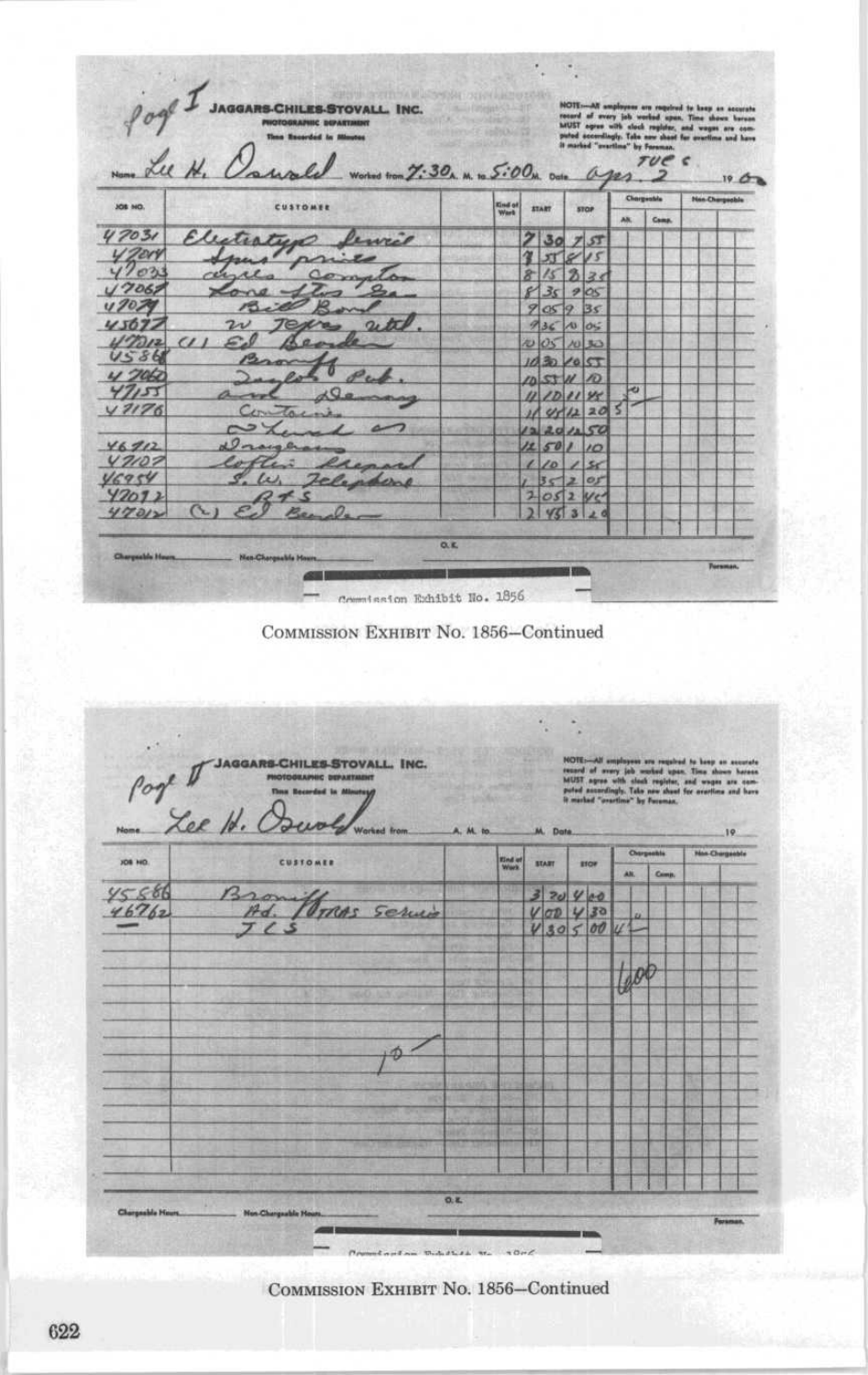|           | <b>Time Recorded In Minutes</b><br>Name Lee N. Caurly works trom T: 45 A. M. to 5:00M. Date |   |                         |                            |                          |            | $\alpha_{\mathcal{H}}$ | 114 | It marked "avertime" by Forenge. |  | puted accordingly. Take new shoot for avertime and have<br>105.3 |  |  |  |      |  |  |  |  |  |  |  |  |  |  |  |             |  |  |  |            |                       |  |
|-----------|---------------------------------------------------------------------------------------------|---|-------------------------|----------------------------|--------------------------|------------|------------------------|-----|----------------------------------|--|------------------------------------------------------------------|--|--|--|------|--|--|--|--|--|--|--|--|--|--|--|-------------|--|--|--|------------|-----------------------|--|
| JOB NO.   | <b>CUSTOMER</b>                                                                             |   | <b>BYART</b>            |                            | Sind of                  |            |                        |     |                                  |  |                                                                  |  |  |  | Wark |  |  |  |  |  |  |  |  |  |  |  | <b>STOP</b> |  |  |  | Chargesbia | <b>Non-Chargeable</b> |  |
|           |                                                                                             |   |                         |                            |                          |            | AM.                    |     | Comp.                            |  |                                                                  |  |  |  |      |  |  |  |  |  |  |  |  |  |  |  |             |  |  |  |            |                       |  |
| 47066     | $\sqrt{a}$<br>Lovel                                                                         | × |                         | 7.90                       | ø                        | 50         |                        |     |                                  |  |                                                                  |  |  |  |      |  |  |  |  |  |  |  |  |  |  |  |             |  |  |  |            |                       |  |
| 46000     |                                                                                             |   | $\propto$               | 20                         | V.                       | $\sigma v$ |                        |     |                                  |  |                                                                  |  |  |  |      |  |  |  |  |  |  |  |  |  |  |  |             |  |  |  |            |                       |  |
|           | Conselle                                                                                    |   |                         | ov.<br>$\ddot{Q}$          |                          | 9v<        |                        |     |                                  |  |                                                                  |  |  |  |      |  |  |  |  |  |  |  |  |  |  |  |             |  |  |  |            |                       |  |
|           | $\int f(x,y) dx$                                                                            |   |                         | VS<br>a                    |                          | 1015       |                        |     | ×                                |  |                                                                  |  |  |  |      |  |  |  |  |  |  |  |  |  |  |  |             |  |  |  |            |                       |  |
|           |                                                                                             |   |                         | m<br>15                    | n                        | 00         |                        |     |                                  |  |                                                                  |  |  |  |      |  |  |  |  |  |  |  |  |  |  |  |             |  |  |  |            |                       |  |
|           | O cance                                                                                     |   |                         | 00                         |                          | 1190       |                        |     |                                  |  |                                                                  |  |  |  |      |  |  |  |  |  |  |  |  |  |  |  |             |  |  |  |            |                       |  |
| 16322     |                                                                                             |   |                         |                            |                          | 981215     | H                      |     |                                  |  |                                                                  |  |  |  |      |  |  |  |  |  |  |  |  |  |  |  |             |  |  |  |            |                       |  |
|           | $\subset$<br>$-$                                                                            |   |                         | 1245 1245                  |                          |            |                        |     |                                  |  |                                                                  |  |  |  |      |  |  |  |  |  |  |  |  |  |  |  |             |  |  |  |            |                       |  |
| 42639     | $J_{-1}C_{-2}S_{-1}$                                                                        |   |                         | $\frac{1}{2}$              |                          | 45125      |                        |     |                                  |  |                                                                  |  |  |  |      |  |  |  |  |  |  |  |  |  |  |  |             |  |  |  |            |                       |  |
| 4730      | Lorpe                                                                                       |   |                         |                            |                          | 25200      |                        |     |                                  |  |                                                                  |  |  |  |      |  |  |  |  |  |  |  |  |  |  |  |             |  |  |  |            |                       |  |
| $1 - 128$ |                                                                                             |   |                         | $9 - 26$<br>$\overline{2}$ |                          |            |                        |     |                                  |  |                                                                  |  |  |  |      |  |  |  |  |  |  |  |  |  |  |  |             |  |  |  |            |                       |  |
| 1690      | Sugary                                                                                      |   | $\overline{\mathbf{z}}$ | 4030                       |                          |            |                        |     |                                  |  |                                                                  |  |  |  |      |  |  |  |  |  |  |  |  |  |  |  |             |  |  |  |            |                       |  |
|           |                                                                                             |   |                         |                            |                          | 0330       |                        |     |                                  |  |                                                                  |  |  |  |      |  |  |  |  |  |  |  |  |  |  |  |             |  |  |  |            |                       |  |
|           |                                                                                             |   |                         | 330                        | $\overline{\mathcal{L}}$ | 冷く         |                        |     |                                  |  |                                                                  |  |  |  |      |  |  |  |  |  |  |  |  |  |  |  |             |  |  |  |            |                       |  |
|           |                                                                                             |   |                         |                            |                          | 2<         |                        |     |                                  |  |                                                                  |  |  |  |      |  |  |  |  |  |  |  |  |  |  |  |             |  |  |  |            |                       |  |
|           |                                                                                             |   |                         |                            |                          |            |                        |     |                                  |  |                                                                  |  |  |  |      |  |  |  |  |  |  |  |  |  |  |  |             |  |  |  |            |                       |  |
|           | A<br>won                                                                                    |   |                         |                            |                          | 500        |                        |     |                                  |  |                                                                  |  |  |  |      |  |  |  |  |  |  |  |  |  |  |  |             |  |  |  |            |                       |  |
|           |                                                                                             |   |                         |                            |                          |            |                        |     |                                  |  |                                                                  |  |  |  |      |  |  |  |  |  |  |  |  |  |  |  |             |  |  |  |            |                       |  |

Commission Rybithit Mo. 1856

COMMISSION EXHIBIT NO. 1856-Continued

|                | Manuelle H. Downll                |                                      |              |           |                |                 |                                | It marked "practica" by Personan.<br><b>Sher</b> | puted encordingly. Teks new shoot for avertime and have |                               |
|----------------|-----------------------------------|--------------------------------------|--------------|-----------|----------------|-----------------|--------------------------------|--------------------------------------------------|---------------------------------------------------------|-------------------------------|
|                |                                   | Worked from 8:00A. M. to 5:30M. Data |              |           |                |                 | $a_{na}$<br><b>Chargestile</b> |                                                  |                                                         | 1903<br><b>Han Chargeshie</b> |
| <b>JOS NO.</b> | CUSTOMER                          | <b>Slout</b> of                      | <b>START</b> |           |                | <b>TTOP</b>     | AN:                            | Camp.                                            |                                                         |                               |
| 47417          | Jan<br>wars                       |                                      |              | 80 2      |                | 20              |                                |                                                  |                                                         |                               |
| 47550          |                                   |                                      | P.           | 208       |                | $95 -$          |                                |                                                  |                                                         |                               |
| $420 - 75$     |                                   |                                      |              | Y's       | 9              | 08              |                                |                                                  |                                                         |                               |
| 4122           |                                   |                                      | P3           |           |                | 925             |                                |                                                  |                                                         |                               |
| 17382          | 1402                              |                                      |              |           | q              | $\sigma$        |                                |                                                  |                                                         |                               |
| 41606          | Crop                              |                                      |              | (1) 10 10 |                |                 |                                |                                                  |                                                         |                               |
| 47526          | $\mathcal{Q}$<br>wole<br>Cermonic |                                      |              |           | 1034           |                 |                                |                                                  |                                                         |                               |
| 4770           |                                   |                                      |              |           |                | 21105           |                                |                                                  |                                                         |                               |
| 47459          | $Comman +$<br>Cerminahaer         |                                      |              |           | 1100           |                 |                                |                                                  |                                                         |                               |
| 4.7531         | Wough<br>allen + Ryon             |                                      |              |           |                | H VD            |                                |                                                  |                                                         |                               |
| 47536          | Sain<br>Van                       |                                      |              | 40        |                |                 |                                |                                                  |                                                         |                               |
| 420gy          |                                   |                                      |              |           | $\overline{A}$ | 10              |                                |                                                  |                                                         |                               |
|                |                                   |                                      |              |           |                |                 |                                |                                                  |                                                         |                               |
| 42384          | mess                              |                                      |              | vo        |                | 10              |                                |                                                  |                                                         |                               |
| 45498          |                                   |                                      |              | 10        |                | 30              |                                |                                                  |                                                         |                               |
| 4.7351         |                                   |                                      |              | $30^{1}$  |                | 2 <sub>ds</sub> |                                |                                                  |                                                         |                               |
| $V'/V_0$       |                                   |                                      |              | 200       |                | 200             |                                |                                                  |                                                         |                               |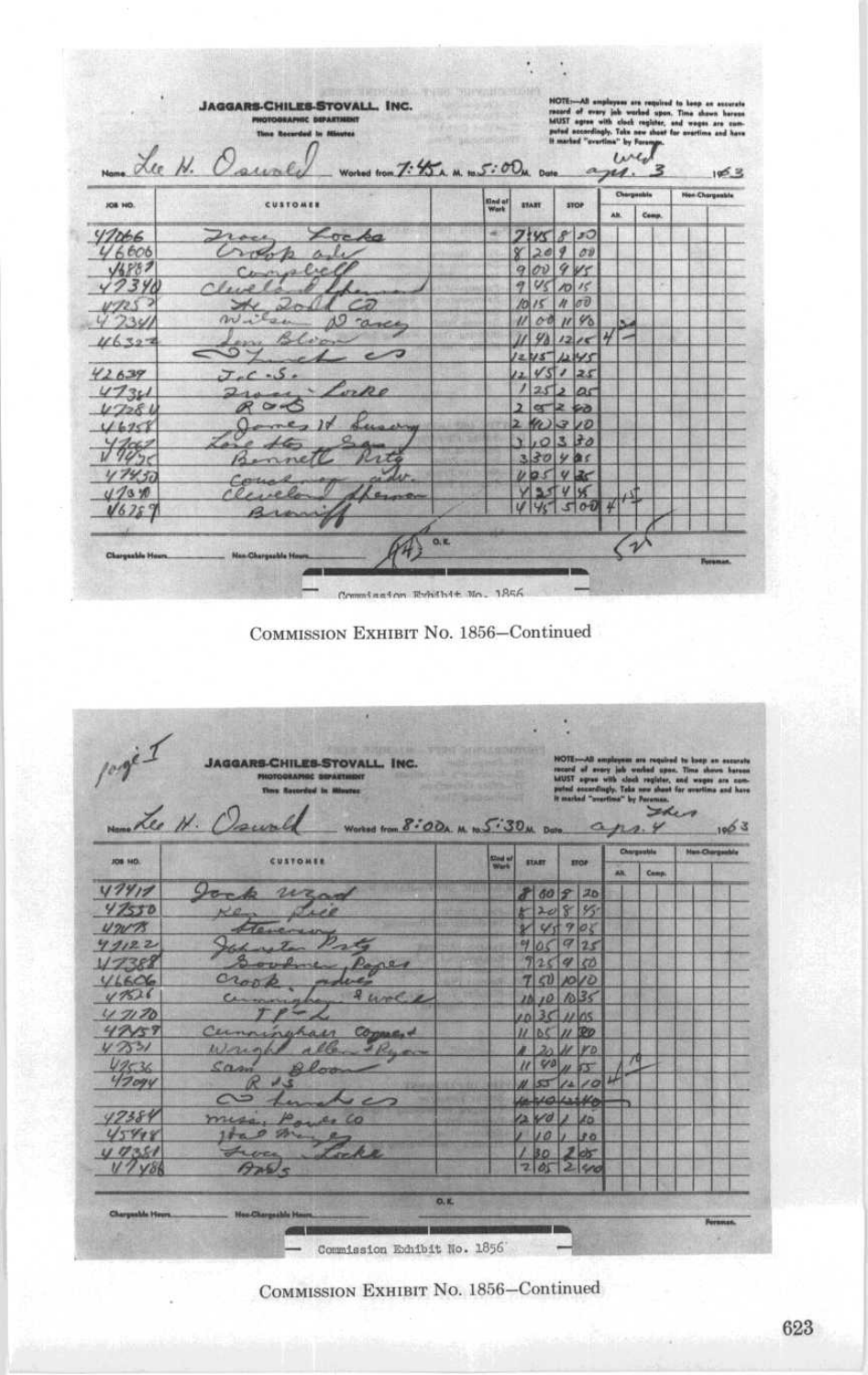| Poge D<br>Name Lee N. |                                                 | A. M. to |                        | M. Date      |    |       |       |     |             | 19.                   |  |  |
|-----------------------|-------------------------------------------------|----------|------------------------|--------------|----|-------|-------|-----|-------------|-----------------------|--|--|
| JOB NO.               | CUSTOMER                                        |          | <b>Kind of</b><br>Week | <b>START</b> |    | stron |       |     | Chergestine | <b>Han Chargeable</b> |  |  |
|                       |                                                 |          |                        |              |    |       |       | AR. | Comp.       |                       |  |  |
|                       | Lerie<br>ton<br>220                             |          |                        | ٦            | D  |       | 3x    |     |             |                       |  |  |
|                       | sold co                                         |          |                        | 3<br>δ       |    |       | 30    |     |             |                       |  |  |
|                       | Wilson Engran                                   |          |                        | з            | ъо |       | 53    |     |             |                       |  |  |
|                       | $S$ ill<br>Vaie                                 |          |                        | ż            |    |       |       |     |             |                       |  |  |
|                       | D.<br>asso                                      |          |                        | o            |    |       | 10    |     |             |                       |  |  |
|                       | C22                                             |          |                        |              |    |       | 90    |     |             |                       |  |  |
|                       | Productions<br>portralan                        |          |                        |              |    |       |       |     |             |                       |  |  |
| 7652                  | $\mathcal{F}_{\mathcal{P}_{\alpha}}$<br>the set |          |                        |              |    |       | 20520 |     |             |                       |  |  |
|                       |                                                 |          |                        |              |    |       |       |     |             |                       |  |  |
|                       |                                                 |          |                        |              |    |       |       |     | D           |                       |  |  |
|                       |                                                 |          |                        |              |    |       |       |     |             |                       |  |  |
|                       |                                                 |          |                        |              |    |       |       |     |             |                       |  |  |
|                       |                                                 |          |                        |              |    |       |       |     |             |                       |  |  |
|                       |                                                 |          |                        |              |    |       |       |     |             |                       |  |  |
|                       |                                                 |          |                        |              |    |       |       |     |             |                       |  |  |
|                       |                                                 |          |                        |              |    |       |       |     |             |                       |  |  |
|                       |                                                 |          |                        |              |    |       |       |     |             |                       |  |  |
|                       |                                                 |          |                        |              |    |       |       |     |             |                       |  |  |
| Chargeslife Hours     | <b>Hex-Chargeable Hours</b>                     | O, K     |                        |              |    |       |       |     |             |                       |  |  |
|                       |                                                 |          |                        |              |    |       |       |     |             | Faraman.              |  |  |

part JACCARSCHILESSTOVALL INC. FRIDAY SIOS AM SiOS a om ages. 5  $1967$ **Han Charg Unit of START** stor Comp **AR**  $805825$ <br> $625690$ <br> $9090$  $J7743$ ocko  $17780$  $\omega$  $6121$  $rac{10}{35}$ 2210  $(2.1)$  $10005$  $\overline{2}$  $\overline{q}$ 05 10 1/0  $\mu$  $12211$ 44555 14 jo V7251  $\overline{\mathcal{U}}$ h 10  $\overline{\mu}$  $\sqrt{a}$  $\mathcal{L}D$ V 2624  $35$  $\overline{L^2}$ 15 и  $1512$ y<sub>s</sub> b.  $42215$  $15000$ 15 7888 s, m st 95 2  $\mathfrak{a}$ 3  $17785$  $\overline{R}$ ra ž  $\overline{a}$ malific Ma

Commission Exhibit No. 1856